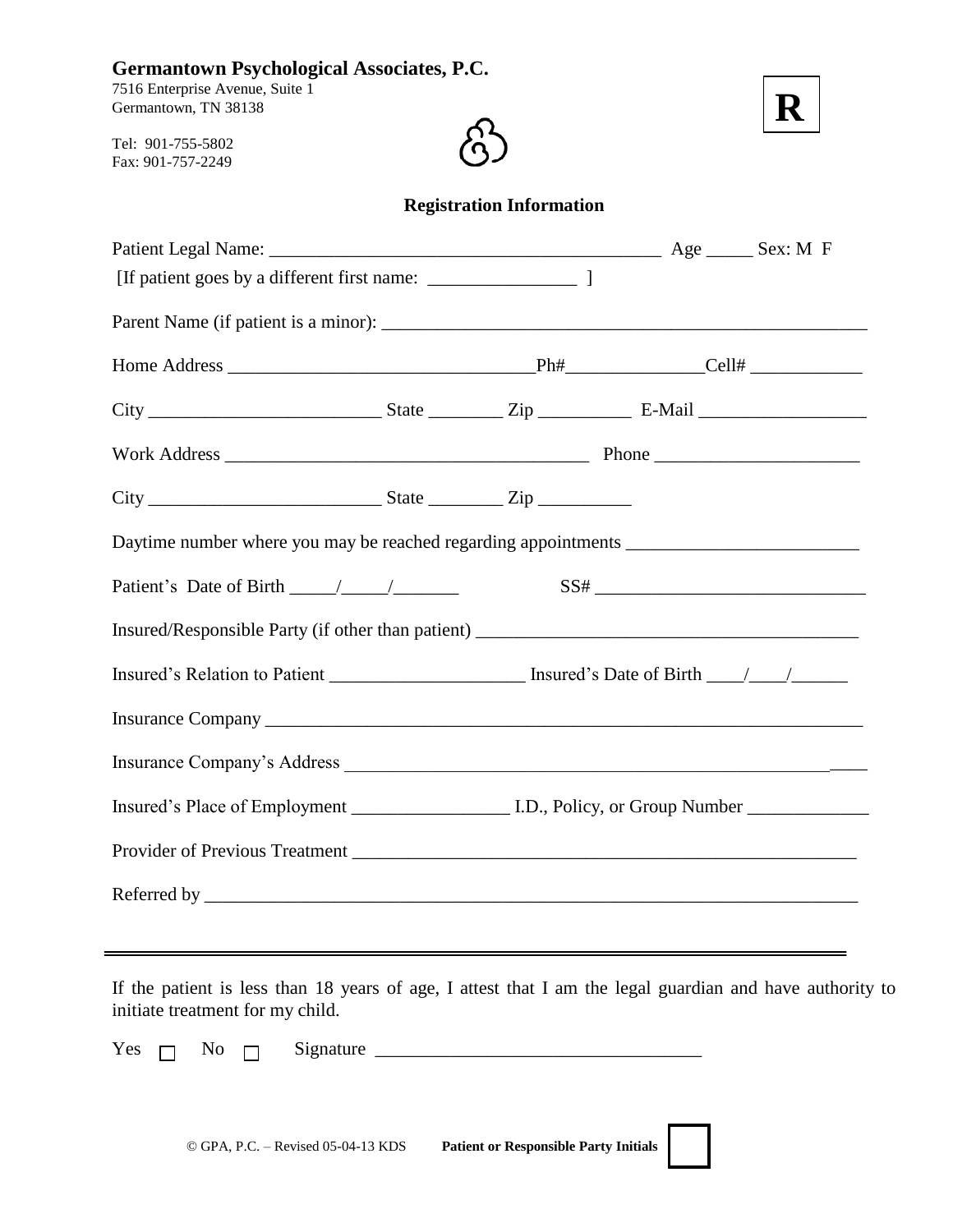## **PATIENT INFORMATION**

The following information is being provided so that you will have an understanding of the conditions of your therapy. Please read this carefully, and feel free to ask questions about anything that seems unclear. Your signature indicates your consent and agreement to these conditions.

## **TYPE OF PRACTICE**

Germantown Psychological Associates, P.C. (GPA) offers outpatient therapy and psychological services that include, but are not limited to: evaluation, individual and group therapy, marital and couples therapy, family therapy, divorce counseling, adolescent and child/pediatric psychology, psychological testing, health psychology, biofeedback training, and stress management training. The decision as to which type of therapy to use will be decided jointly with you after an initial assessment. Should services that we do not provide appear indicated, we will be glad to suggest other options and make referrals for you.

Practitioners do not provide any medication or perform any medical treatments. We maintain consulting relationships with physician colleagues in the event that medical treatment/evaluation is indicated as an adjunct to therapy. In the event that inpatient treatment appears indicated, we will assist you with an appropriate referral with your permission and signed consent.

# **PSYCHOTHERAPY**

Psychotherapy is designed to help people increase their understanding and awareness of problem areas and to learn more effective methods of dealing with these issues. There are potential risks as well as potential benefits. Psychotherapy may involve the risk of remembering unpleasant events and experiencing intense emotions. People sometimes report feeling worse before feeling better, and in personal relationships (e.g. marital relationships) it is possible for one party to develop or change in such a way as to grow apart from his or her partner, and thus weaken or dissolve the relationship.

The potential benefit from psychotherapy may be the ability to handle or cope with the stress and problems in your life and experience more satisfaction from relationships. You may also gain a better understanding of your personal goals and values, leading to greater maturity and personal growth, increased general satisfaction with life, and an improved sense of "well-being".

Therapy is an endeavor that requires much effort, and though we provide our time and our professional knowledge and services, we cannot promise or guarantee specific results. We feel strongly about providing you with quality care and consequently we will regularly review with you your goals and progress in therapy. At any time, you have the right to decide not to receive our services and to end our work together. There is no moral, legal, or financial obligation other than to pay for services already rendered. We do encourage you to discuss your decision to terminate with your therapist. If you wish, we can provide you with the names of other mental health professionals.

## **CONFIDENTIALITY**

Within the limitations discussed below, **all information revealed by you during our professional relationship will be kept confidential and WILL NOT be released to anyone without your WRITTEN CONSENT.** However, under the following circumstances, we may be required to breach confidentiality: 1) if you present a danger to yourself or to others, which includes communicable diseases that can be life-threatening to others; 2) if we have reason to believe that child abuse/neglect or domestic violence has occurred or is present; 3) if treatment is ordered by or under supervision of the courts; or 4) if a legitimate court order is issued.

Additionally, insurance companies and managed health care organizations representing third-party payers often require you to consent to release records and/or information (including, but not limited to diagnosis, type of services rendered, dates of service, treatment plans, and other related confidential information) to them as a condition for reimbursement. Your signature(s) below indicate(s) your permission to release information requested by your insurance company or its representative. When such information is revealed to insurance companies or managed health care organizations, we cannot control how the material is treated. Information revealed in marital therapy is also protected by privileged communication, which requires permission of both to waive. In order to

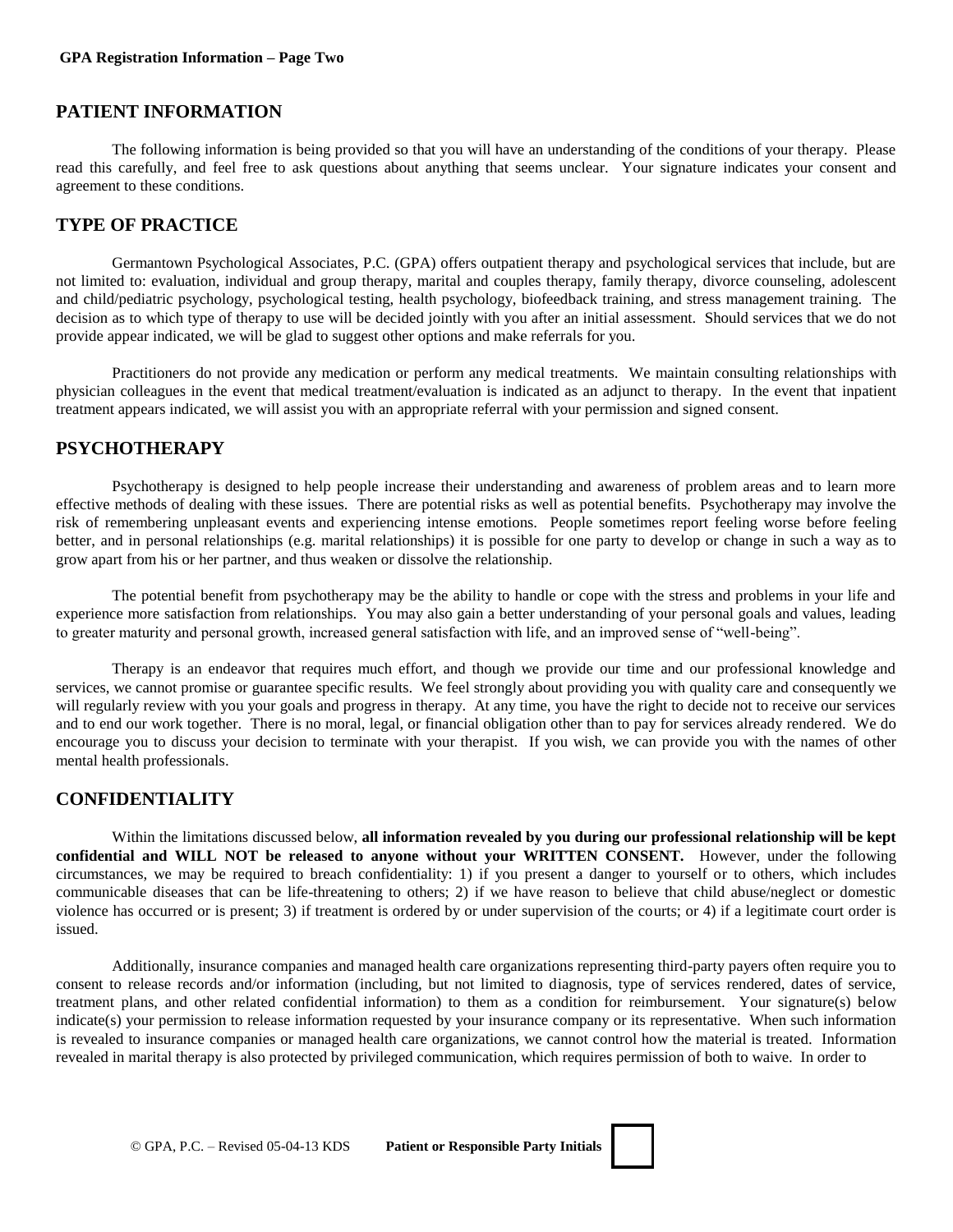#### **GPA Registration Information – Page Three**

provide for consultation and emergency coverage, the psychologists/therapists affiliated with Germantown Psychological Associates, P.C. do discuss patients among themselves unless you specify otherwise. If because of nonpayment of your bill we pursue legal remedies, the financial aspects of your relationship with us will not be considered confidential.

#### **APPOINTMENTS**

Patients are seen by appointment only. **If a conflict arises that will cause you to miss a scheduled appointment, please notify our office. At a minimum, 24 hours notice is needed to fill a cancelled appointment time. If you do not give us 24 hours notice, a missed appointment fee will be charged.** In the event of extremely bad weather (e.g., snow and ice), it is advisable to call our office before you leave home to determine if the office is open.

## **TELEPHONE CALLS**

We attempt to be reasonably available for telephone calls, but when in session with patients, we cannot be interrupted for incoming calls. We can usually be reached through our office or our after hours phone service in case of emergencies. However, the telephone is not the manner in which to deal with therapy issues, and **telephone consultations exceeding five minutes will be charged at the normal therapy fees and are not be covered by your insurance.**

### **FINANCIAL CONSIDERATIONS**

# Services Usually Covered By Insurance

Standard operating hours for Germantown Psychological Associates, P.C. are 9:00 a.m. to 5:00 p.m. Monday through Friday. Sessions conducted outside of these designated time periods may have after-hour charges.

Psychological testing is often requested by the clinician in order to facilitate treatment planning and progress in therapy. Testing fees are based on time required for assessment, tests administered, interpretation, and report writing. The testing fees do not cover subsequent sessions to review the results and/or discuss intervention strategies. When psychological testing is requested, a separate appointment will be made for you by the office. **Testing fees must be paid in full prior to the evaluation.**

# Services Not Covered By Insurance

Should a request be made of your clinician that he/she become involved in legal matters (e.g., giving testimony, deposition, etc.), the fee for such activity is \$250 per hour for preparation and review of materials and then \$400 per hour for all other time involved, to include, but not limited to, travel time, court time, and any other time involved. A retainer fee based on the estimated time involved will be charged, to be paid 4 business day in advance, with the minimum including \$250 preparation along with \$800 for two hours of deposition/testimony for a total of \$1,050. If the deposition or court hearing is cancelled less than two business days before the scheduled time, the minimum charge of \$1,050 will be forfeited. **NOTE:** Clinical work for the specific purpose of involvement in civil cases, custody evaluations, mediation and criminal cases may require a separate agreement and fee schedule different from the above.

Letters, treatment summaries, copies of treatment records, and psychological testing reports are sometimes generated and released to patients, other professionals and insurance companies. Tennessee law and the ethical principles promulgated by the American Psychological Association govern the release of such written communication. Appropriate releases must be signed.

A written request form for the release of information is available from the receptionist and is required to begin the process of obtaining information. Written requests help ensure that information released is what was requested and that it is sent to the appropriate individual/agency. **The standard turn-around time for request for written information is ten (10) business days.** Urgent or "emergency" requests shall incur a surcharge to be paid before the information is released.

A separate fee will be assessed for generating letters, treatment summaries, or other written communications outside the regular therapy session. These charges, as well as surcharges for "Urgent" requests, will vary depending on the complexity of and time required to complete the request.